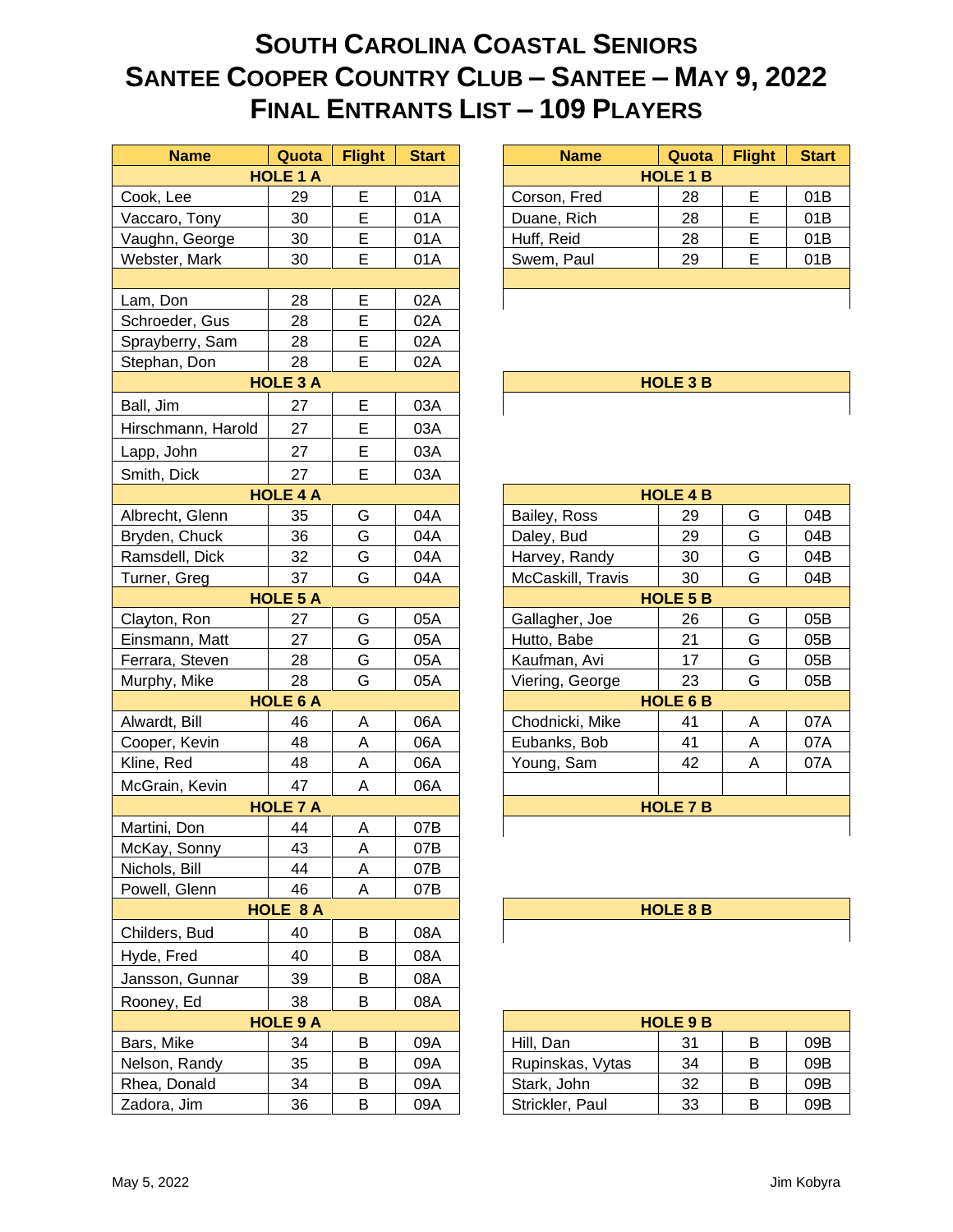## **SOUTH CAROLINA COASTAL SENIORS SANTEE COOPER COUNTRY CLUB – SANTEE – MAY 9, 2022 FINAL ENTRANTS LIST – 109 PLAYERS**

|                   | <b>HOLE 10 A</b> |              |            | <b>HOLE 10 B</b>                           |
|-------------------|------------------|--------------|------------|--------------------------------------------|
| Bromer, Craig     | 26               | F            | 10A        | F<br>25<br>Capaldo, Bob<br>10B             |
| Haynes, Rickey    | 26               | F            | 10A        | $\mathsf F$<br>10B<br>Coy, Dan<br>24       |
| Staines, Alex     | 27               | E            | 10A        | F<br>Duffy, Scott<br>24<br>10B             |
| Verdeck, Darrell  | 26               | F            | 10A        | F<br>Fink, Alan<br>24<br>10B               |
|                   | HOLE 11 A        |              |            | <b>HOLE 11 B</b>                           |
| Archambault, Arch | 23               | F            | <b>11A</b> |                                            |
| Garrison, Dan     | 22               | F            | 11A        |                                            |
| Peterson, John    | 24               | F            | 11A        |                                            |
| Santos, Ron       | 22               | F            | <b>11A</b> |                                            |
|                   | <b>HOLE 12 A</b> |              |            | HOLE 12 B                                  |
| Kobes, Pete       | 21               | F            | 12A        | F<br>Allen, Terry J<br>19<br>12B           |
| Loadholt, Ernie   | 20               | F            | 12A        | F<br>16<br>Cadmus, Steve<br>12B            |
| Schwarz, Bob      | 21               | F            | 12A        | F<br>12B<br>Wiggins, Bro<br>17             |
| Welter, Kevin     | 21               | F            | 12A        |                                            |
|                   | <b>HOLE 13 A</b> |              |            | <b>HOLE 13 B</b>                           |
| Goodin, Mike      | 31               | D            | 13A        | 31<br>D<br>13B<br>Courtney, Mike           |
| Kerrigan, Chris   | 30               | E            | 13A        | Fender, John<br>31<br>D<br>13B             |
| McMurray, Gene    | 31               | D            | 13A        | Maurer, Terry<br>32<br>D<br>13B            |
| Wishart, Craig    | 31               | D            | 13A        | 32<br>Williams, Dave<br>D<br>13B           |
|                   | <b>HOLE 14 A</b> |              |            | <b>HOLE 14 B</b>                           |
| Heilman. Rich     | 33               | D            | 14A        |                                            |
| Kobyra, Jim       | 33               | D            | 14A        |                                            |
| Schneider, Bill   | 34               | D            | 14A        |                                            |
| Walton, Jerry     | 34               | D            | 14A        |                                            |
|                   | <b>HOLE 15 A</b> |              |            | <b>HOLE 15 B</b>                           |
| Arnold, Jay       | 34               | D            | 15A        |                                            |
| Corum, Wayne      | 34               | D            | <b>15A</b> |                                            |
| Hoke, Harold      | 35               | C            | 15A        |                                            |
|                   |                  |              |            |                                            |
|                   | <b>HOLE 16 A</b> |              |            | <b>HOLE 16 B</b>                           |
| Boutin, Ray       | 45               | C            | 16A        | Estee, Al<br>32<br>D<br>16B                |
| Charles, Willie   | 41               | $\mathsf{C}$ | 16A        | 32<br>D<br>16B<br>Hutto, Jimmy             |
| Karlberg, Gregg   | 41               | С            | 16A        | Mattison, Mark<br>33<br>D<br>16B           |
| Tripp, Lewis      | 41               | C            | 16A        | Taylor, Larry<br>33<br>D<br>16B            |
|                   | <b>HOLE 17 A</b> |              |            | HOLE 17 B                                  |
| Abramski, Bob     | 39               | C            | 17A        | Brewer, Vaughn<br>C<br>17B<br>38           |
| Dwyer, Jim        | 39               | $\mathsf C$  | 17A        | $\mathsf C$<br>Cebulka, Steve<br>37<br>17B |
| Hinkebein, Rick   | 40               | $\mathsf C$  | 17A        | Jones, Steve<br>C<br>35<br>17B             |
| Woychick, John    | 40               | $\mathsf C$  | 17A        | $\mathsf C$<br>38<br>17B<br>Lehman, Peter  |
|                   | <b>HOLE 18 A</b> |              |            | HOLE 18 B                                  |
| Brennan, Mike     | 36               | С            | 18A        |                                            |
| Bryan, John       | 35               | С            | 18A        |                                            |
| Evans, Dick       | 37               | C            | 18A        |                                            |
| Sinisko, Mike     | 36               | C            | 18A        |                                            |
|                   |                  |              |            |                                            |

| <b>HOLE 10 B</b> |    |   |     |  |  |  |
|------------------|----|---|-----|--|--|--|
| Capaldo, Bob     | 25 | F | 10B |  |  |  |
| Coy, Dan         | 24 |   | 10B |  |  |  |
| Duffy, Scott     | 24 | F | 10B |  |  |  |
| Fink, Alan       | 24 |   | 10B |  |  |  |
| <b>HOLE 11 B</b> |    |   |     |  |  |  |
|                  |    |   |     |  |  |  |

| <b>HOLE 12 B</b> |    |   |     |  |  |  |  |
|------------------|----|---|-----|--|--|--|--|
| Allen, Terry J   | 19 | F | 12B |  |  |  |  |
| Cadmus, Steve    | 16 | F | 12B |  |  |  |  |
| Wiggins, Bro     | 17 | F | 12B |  |  |  |  |
|                  |    |   |     |  |  |  |  |
| <b>HOLE 13 B</b> |    |   |     |  |  |  |  |
| Courtney, Mike   | 31 | D | 13B |  |  |  |  |
| Fender, John     | 31 | D | 13B |  |  |  |  |
| Maurer, Terry    | 32 | D | 13B |  |  |  |  |
| Williams, Dave   | 32 | D | 13B |  |  |  |  |
| <b>HOLE 14 B</b> |    |   |     |  |  |  |  |
|                  |    |   |     |  |  |  |  |

| <b>HOLE 16 B</b> |    |   |     |  |  |  |  |
|------------------|----|---|-----|--|--|--|--|
| Estee, Al        | 32 | D | 16B |  |  |  |  |
| Hutto, Jimmy     | 32 | D | 16B |  |  |  |  |
| Mattison, Mark   | 33 | D | 16B |  |  |  |  |
| Taylor, Larry    | 33 | D | 16B |  |  |  |  |
| <b>HOLE 17 B</b> |    |   |     |  |  |  |  |
| Brewer, Vaughn   | 38 | C | 17B |  |  |  |  |
| Cebulka, Steve   | 37 | C | 17B |  |  |  |  |
| Jones, Steve     | 35 | C | 17B |  |  |  |  |
| Lehman, Peter    | 38 | C | 17B |  |  |  |  |
| <b>HOLE 18 B</b> |    |   |     |  |  |  |  |
|                  |    |   |     |  |  |  |  |